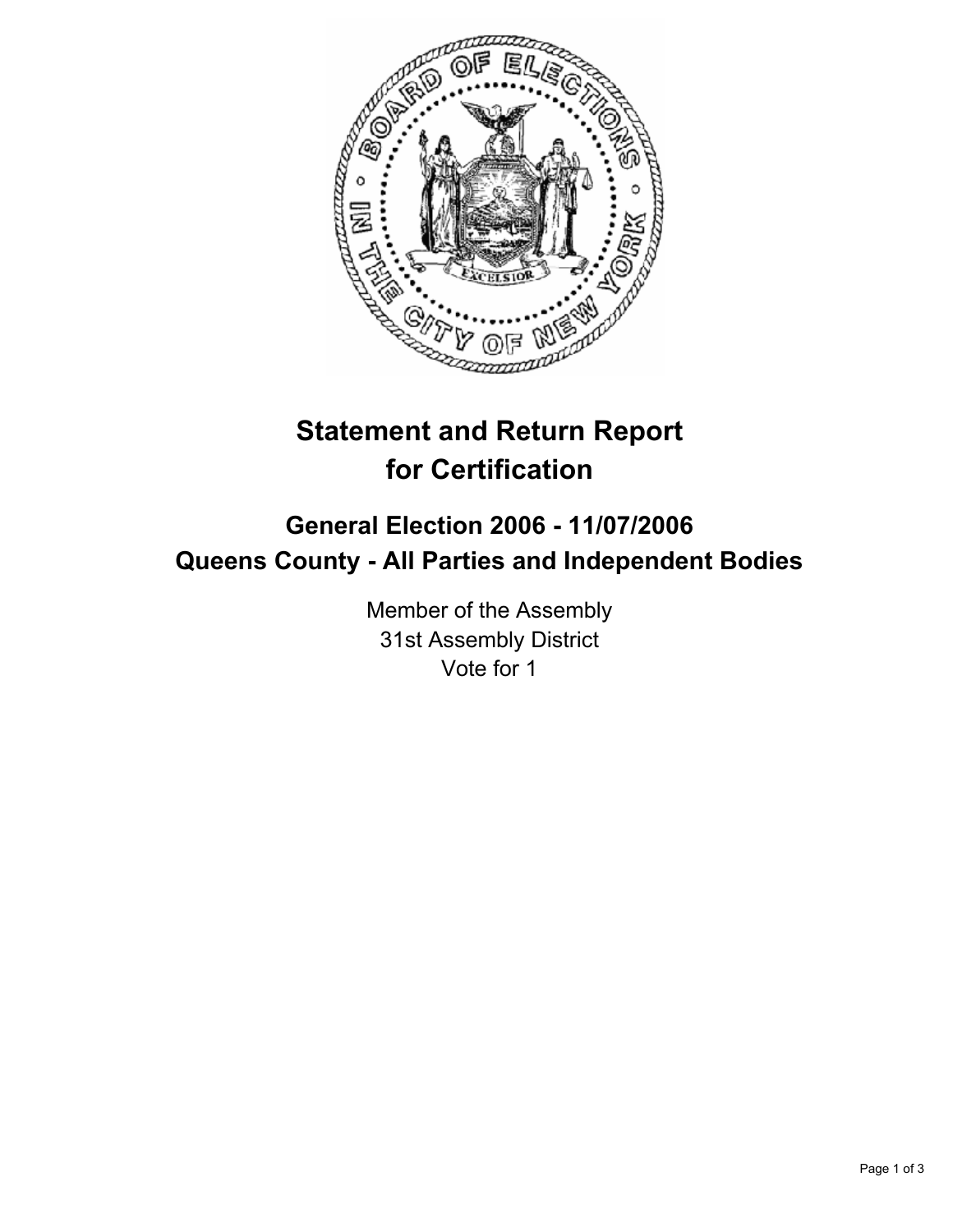

### **Assembly District 31**

| <b>PUBLIC COUNTER</b>              | 15,434 |
|------------------------------------|--------|
| <b>EMERGENCY</b>                   | 113    |
| ABSENTEE/MILITARY                  | 343    |
| <b>AFFIDAVIT</b>                   | 309    |
| <b>Total Ballots</b>               | 16,234 |
| MICHELE R TITUS (DEMOCRATIC)       | 10,607 |
| MICHAEL DUVALLE (INDEPENDENCE)     | 1,037  |
| MICHELE R TITUS (WORKING FAMILIES) | 465    |
| ALLAN JENNINGS (WRITE-IN)          |        |
| ELIZABETH GOLDSMITH (WRITE-IN)     |        |
| RASHISH PAUL (WRITE-IN)            |        |
| <b>Total Votes</b>                 | 12,112 |
| Unrecorded                         | 4.122  |